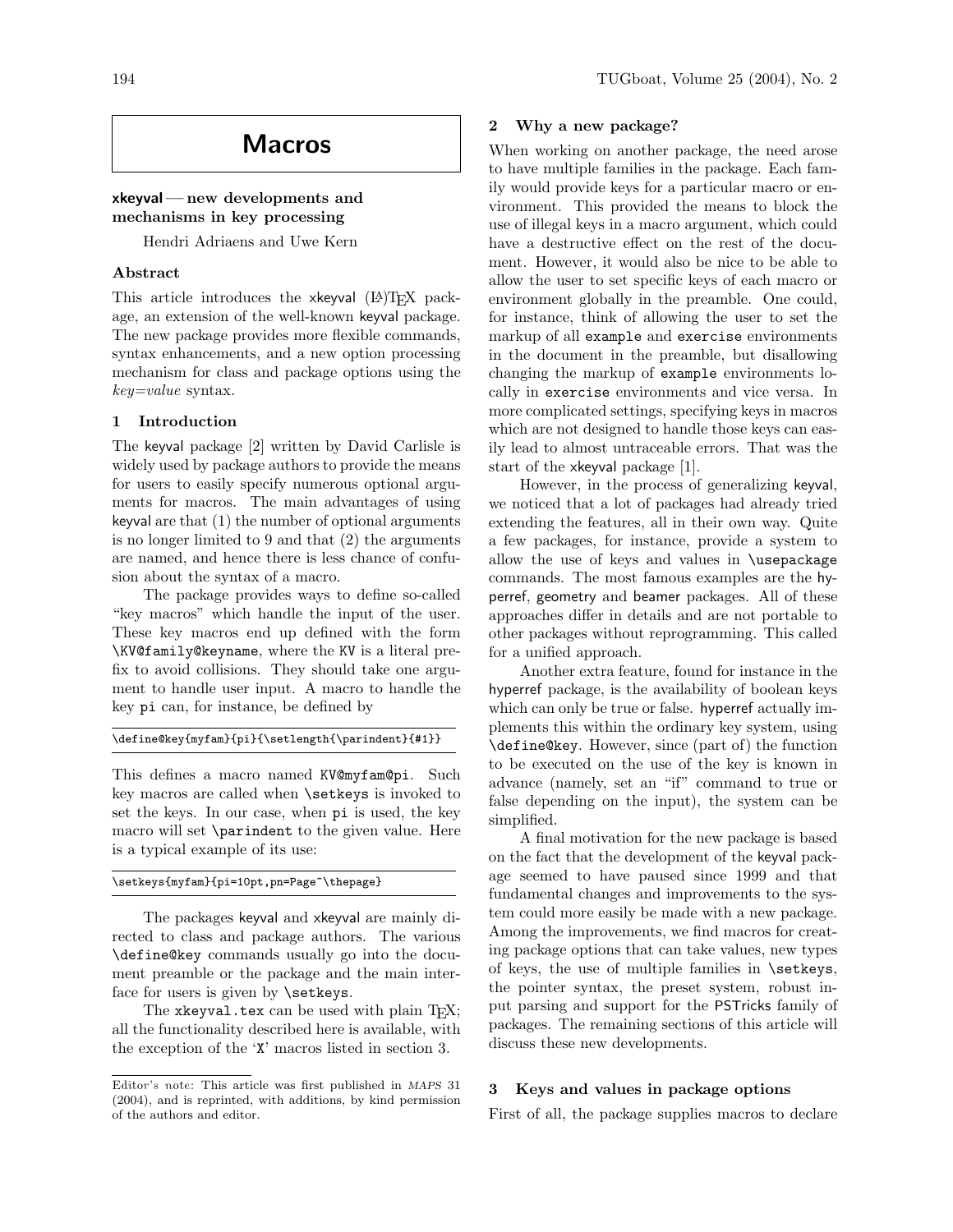class or package options, execute them and process them. The macros are available under the usual LATEX names, but all with the suffix X, namely

\DeclareOptionX \DeclareOptionX\* \ExecuteOptionsX \ProcessOptionsX

These commands allow the user to assign a value to an option just like when using \setkeys. The first macro is based on \define@key and the final two are based on \setkeys. Supposing that a package mypack is set up with these commands, a user could for instance do

\usepackage[textcolor=red,font=times]{mypack}

These macros are fully integrated with the LATEX option system. This, for instance, allows packages to copy global options specified in the \documentclass command, to pass options to other classes or packages and to update the list of unused global options that will be displayed by L<sup>AT</sup>EX in the log file.

However, key values like author=\textit{Me} in class or package options are not allowed, although they could easily be processed by \setkeys. This restriction results from the design of LAT<sub>EX</sub>'s option processing mechanism, which expands the entire option list (keys and values) completely, causing obvious trouble.<sup>1</sup>

To avoid these premature expansions, several kernel macros need to be redefined. xkeyval includes the xkvltxp package which contains these new definitions. Loading this package before loading the class or package which uses xkeyval for option processing will allow class and package options to contain expandable macros. This file will not be included in the L<sup>AT</sup>FX  $2\varepsilon$  kernel since it might introduce compatibility conflicts for those using an old kernel with new packages which might depend on this new functionality.

#### 4 Prefixes, families, keys and pointers

The package provides extended syntax for all of the commands provided by keyval. <sup>2</sup> The syntax for defining keys has been extended with an optional argument to set the prefix of the key macro. It is good practice for package authors to use a package specific prefix for all internal macros so as to avoid possibly redefining a macro of another package. Moreover, this optional argument allows for

defining and setting keys in specialized systems such as implemented in the PSTricks package. More details about this system will be discussed later, in the section about the **pst-xkey** package.

The syntax for setting keys using **\setkeys** has been adjusted accordingly. Also, one can specify a list of families which should be scanned when setting keys, as discussed in the introduction. For instance,

#### \setkeys{font,page}{fs=10pt,pn=Page~\thepage}

The package also provides new types of keys. These are choice keys, which allow for a limited number of possible input values, and boolean keys, which are a special type of choice key and only take the values true and false. An example is below.

| \define@choicekey{fam}{keya}{\fbox,\mbox}{#1{text}} |
|-----------------------------------------------------|
| \define@boolkey{fam}{keyb}{%                        |
| \ifKV@fam@keya we continue\else we stop here\fi     |
|                                                     |
| \setkeys{fam}{keya=\mbox,keyb=false}                |

These keys generate an error when the user specifies a value that is not allowed.<sup>2</sup> The package provides a viewer utility in xkvview to generate tables with information about defined keys.

Part of the new syntax is also the possibility of using pointers to keys. Pointers allow assigning to keyb the value that has been assigned to keya, irrespective of what that value is. For example

```
\setkeys{family}{\savevalue{keya}=red,%
 keyb=\usevalue{keya}}
```
Here, \savevalue will make xkeyval save the value submitted to keya. \usevalue will use this value again. (One can use the \savekeys command to avoid typing \savevalue every time.) If, in this example, red is changed to blue no changes are necessary to the value of keyb to assign it blue as well. This is an obvious similarity to TEX's behaviour in the macro case \def\cmdb{\cmda}.

This pointer system can be used as well in the default value system. This system submits a default value to the key macro in case the user has used the particular key, but didn't assign a value to it. One could, for example, define the keys

| \define@key{fam}{keya}{keya: #1 }<br>\define@key{fam}{keyb}[\usevalue{keya}]{keyb: #1 } |  |  |  |  |
|-----------------------------------------------------------------------------------------|--|--|--|--|
| Then the following use of <b>\setkeys</b>                                               |  |  |  |  |
| \setkeys{fam}{\savevalue{keya}=test,keyb}                                               |  |  |  |  |
| would result in type setting                                                            |  |  |  |  |
| keya: test keyb: test                                                                   |  |  |  |  |

<sup>&</sup>lt;sup>1</sup> Note that author=\protect\textit{Me} is not a solution for this problem.

<sup>2</sup> Please refer to the documentation of the xkeyval package to learn about further syntactical details which are not discussed in this article.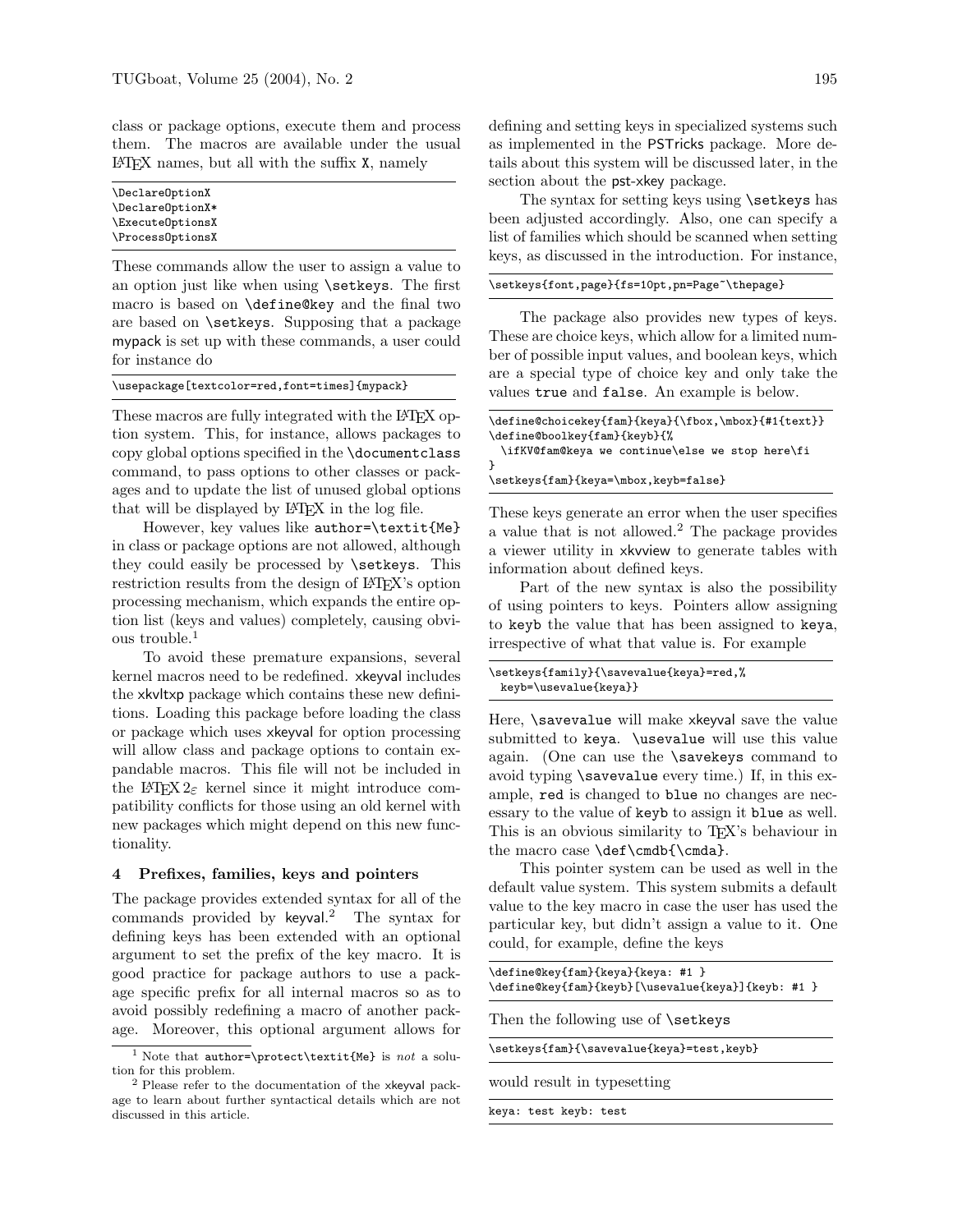We will discuss some technical details regarding the pointer syntax. First of all, the control sequences \savevalue and \usevalue are not defined! Instead, the package uses them as delimiters. A simple parsing step determines if \savevalue has been used in the key name part. Parsing is also used to substitute occurrences of \usevalue by the saved value. When a pointer is replaced, its replacement will also be scanned again for pointers. This allows for nested pointers in key values. Moreover, it ensures that, once the value is submitted to a key macro, this value does not contain pointers anymore.<sup>3</sup>

The replacement process is a little trickier when the user did not submit a value to the key. In this case, the default value of a key (if present) should be scanned for pointers. Default value macros are set up like this:

| \def\prefix@fam@key@default{%       |  |  |  |  |  |  |
|-------------------------------------|--|--|--|--|--|--|
| \prefix@fam@key{the default value}% |  |  |  |  |  |  |
|                                     |  |  |  |  |  |  |

The macro \prefix@fam@key@default will be executed when the user did not supply a value to the key.

This system has been introduced by keyval and many packages use it. However, some packages do not use it in the way intended by keyval. For instance, the fancyvrb package defines default value macros to execute arbitrary code rather than the standard \prefix@fam@key. To retain compatibility with existing packages, we must support this; otherwise, we could do something much cleaner, e.g., define \prefix@fam@key@default as 'the default value' in the first place, without the extra macro invocation.

This is an important restriction for the pointer system since we want to retrieve the default value from the default value macro and scan it for pointers. So, xkeyval proceeds as follows. It first checks whether the default key macro starts as expected, namely with a key macro \prefix@fam@key. If that is the case, it locally redefines the key macro to save the value to a temporary macro and then executes the key macro. The temporary macro then contains the default value which can be scanned for pointers. If the default value macro is not of the expected form, as with fancyvrb, then xkeyval just executes it without attempting to retrieve the default value or replace pointers.

#### 5 Preset system

The default value system operates when users specify keys, but no value for the keys. But the keyval package does not provide a way to assign values to keys that have not been used at all by the user. In many applications, one would like to implement default values for keys when they are not used. For instance, 'scale this figure with factor 1 unless specified otherwise by the user'. One could go ahead and call the key macro with a preset value and afterwards, submit the user input to \setkeys and possibly overwrite the values that you have just set. This is possible (but quite cumbersome when there are many keys) in cases where keys do not generate material themselves, but, for instance, only set a length.

But what happens if we apply this scheme to keys which are defined as follows?

| \define@key{fam}{keya}{Your input was: #1}   |  |
|----------------------------------------------|--|
| \define@key{fam}{keyb}{\edef\list{\list,#1}} |  |

If we follow the scheme in the first example, both our preset value as well as the user input (if present) will be typeset. In the second example, both the preset value and the user input will be added to the list contained in \list.

To avoid this, xkeyval introduces the preset system. First one declares the keys that should always be assigned and their values using \presetkeys, for instance

| \savekeys{fam}{head}                             |
|--------------------------------------------------|
| \presetkeys{fam}{head=red}{tail=\usevalue{head}} |

The reason to have two arguments containing key presets in the \presetkeys macro will become clear in a moment.

Now, when submitting user input for keys in the family fam, the macro \setkeys will determine which keys will be set by the user and will avoid setting them again with the preset values. Keys that are not set by the user will be set by the values specified in \presetkeys.

However, when pointers are used, there is one thing about this system that we should keep in mind. If the pointer points to a key which is assigned a value afterwards, the pointer cannot know this value yet and errors will occur. Hence, it is best (in most situations) to execute preset pointers at the very end as done in the example above.

A similar discrepancy can occur when keys without pointers in the values are preset after setting the user input. Users then can't use pointers to these presets as they are preset in a later stage of execution. Hence, for keys without pointers in the value,

<sup>3</sup> Unless the pointer is hidden to xkeyval inside a group.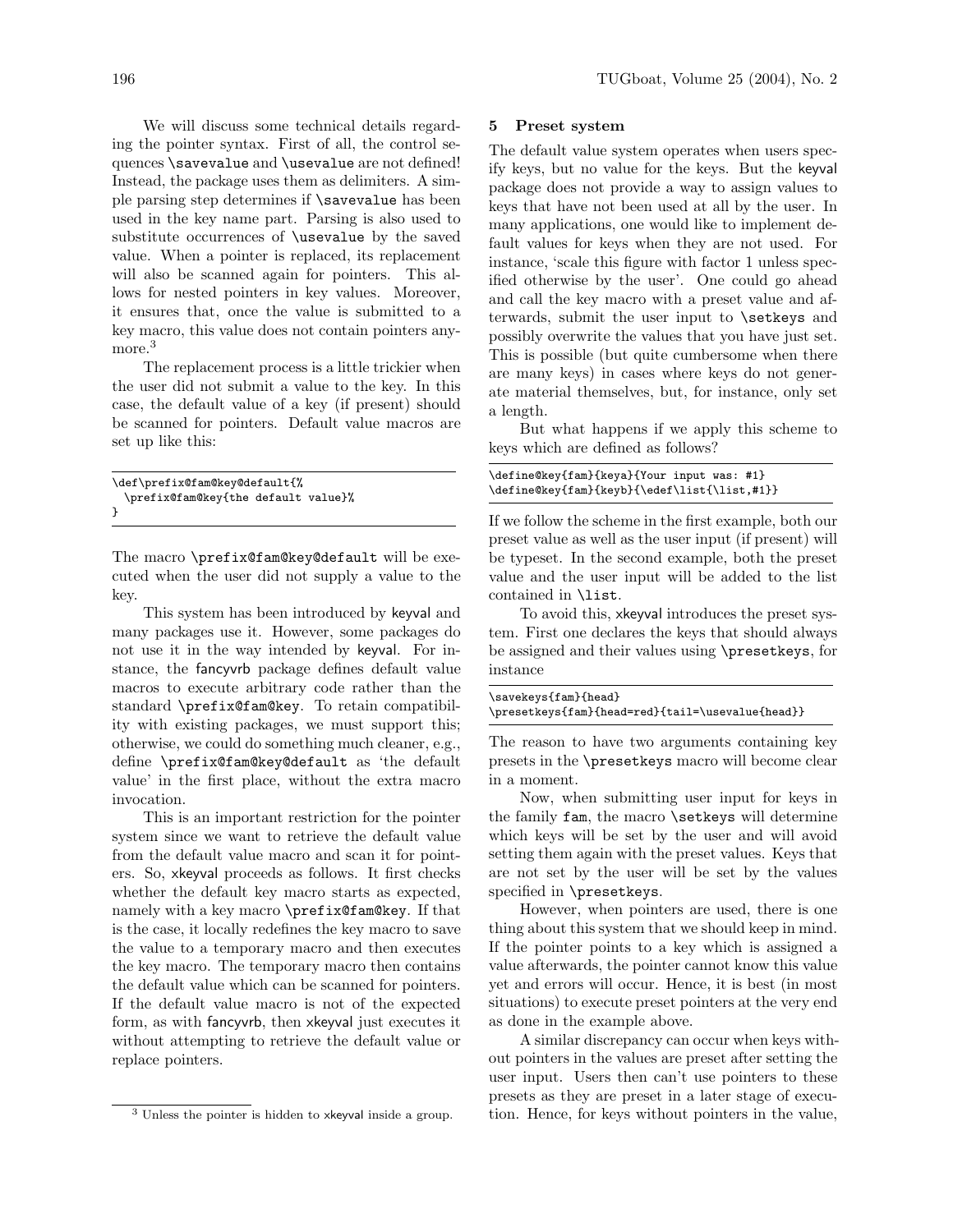it is best to execute them at the very beginning, before setting user input.

That is why the \presetkeys macro has two arguments: the first one (usually containing keys and values without pointers) will be inserted before setting user input keys, the second one (containing pointers to preset values or user input) afterwards.

This system is especially useful when you can't rely on key values remaining local to a macro or environment since the preset system will, at every use of your macro or environment, reset key values to the preset value unless overwritten locally by the user. This needs some more explanation. **\def** definitions (for instance made by key macros) will be destroyed by TEX when leaving a group or environment. Hence the values will remain local. However, if your keys do not always use \def, but for instance, \gdef, such global definitions will escape the group or environment and might distort all following macros or environments. Hence, you will have to take care to reinitialize the key values at every use of the macro or environment.

This is, however, not necessary anymore with the preset system. Once the preset keys have been defined for a specific family, each time this family is used in the \setkeys command, the preset values will be taken into account together with the user input.

The following example will demonstrate the power of the preset system in combination with pointers. Below the example, you can find its output and the explanation. Let's assume we want to create a simple frame/shadow box command with the following default behaviour:

- a shadow will be drawn if and only if the box is framed;
- the shadow color should be a 40% tint of the frame color, thus being clearly discernible;
- the shadow size (or width) should be 4 times the width of the frame.

Certainly, the user should be able to overrule each of these default parameter relations when the box command is actually applied.

<sup>2</sup> \usepackage{xkeyval}

```
3 \usepackage{calc,xcolor}
```

```
4
5 \makeatletter
```

```
6 \newdimen\shadowsize
```
- <sup>7</sup> \define@boolkey{Fbox}{frame}[true]{}
- <sup>8</sup> \define@boolkey{Fbox}{shadow}[true]{}
- <sup>9</sup> \define@key{Fbox}{framecolor}%
- <sup>10</sup> {\def\Fboxframecolor{#1}}

```
11 \define@key{Fbox}{shadowcolor}%
```

```
12 {\def\Fboxshadowcolor{#1}}
```

```
13 \define@key{Fbox}{framesize}%
14 {\setlength\fboxrule{#1}}
15 \define@key{Fbox}{shadowsize}%
16 {\setlength\shadowsize{#1}}<br>17 \savekeys{Fbox}{frame.frame.
  \savekeys{Fbox}{frame,framecolor,framesize}
18 \presetkeys{Fbox}%
19 {frame,framecolor=black,framesize=0.5pt}%
20 {shadow=\usevalue{frame},
21 shadowcolor=\usevalue{framecolor}!40,
22 shadowsize=\usevalue{framesize}*4}
23 \newcommand*\Fbox[2][]{%
24 \setkeys{Fbox}{#1}%
25 {\ifKV@Fbox@frame\else\fboxrule0pt\fi
26 \ifKV@Fbox@shadow\else\shadowsize0pt\fi
27 \sbox0{\fcolorbox{\Fboxframecolor}{white}{#2}}%
28 \hskip\shadowsize
29 \color{\Fboxshadowcolor}%
30 \rule[-\dp0]{\wd0}{\ht0+\dp0}%
31 \llap{\raisebox{\shadowsize}%
32 {\box0\hskip\shadowsize}}}%
33 }
34 \makeatother
35
36 \begin{document}
37 \Fbox{demo1}
38 \Fbox[framecolor=gray]{demo2}
39 \Fbox[shadow=false]{demo3}
40 \Fbox[framesize=1pt]{demo4}
41 \Fbox[frame=false,shadow]{demo5}
42 \end{document}
```

| $\mu$ emo $1$   demo $2$   demo $3$   $\mu$ <sup>-</sup> |  |  |  |
|----------------------------------------------------------|--|--|--|
|----------------------------------------------------------|--|--|--|

First of all, lines 7 to 16 define the keys to be used in the example. The \presetkeys command in line 18 defines the presets: the frame will be set to true, its color to black and the frame size to 0.5 pt, unless the user provides different specifications for these keys. The requirements listed above are then covered by the pointer expressions in the next argument.

The first box application now shows the default box without additional user input. We see a frame and a shadow, based on the color black. The second box shows that the user input for the frame color will overwrite the preset values and turn the box gray. But since the shadow color equals the frame color by default, the shadow is light gray. In the third example, we have a frame, but no shadow. Notice that the frame color has returned to black, the preset value. The fourth box has an increased frame size and hence an increased shadow size as well due to the pointer use when presetting the keys. The last example shows that it is possible to overwrite the preset behaviour of linking shadows to frames: it displays a shadow without a frame.

#### 6 Robust parsing

Just as with the pointer delimiters \savevalue and \usevalue, keyval and xkeyval treat the comma and

<sup>1</sup> \documentclass{article}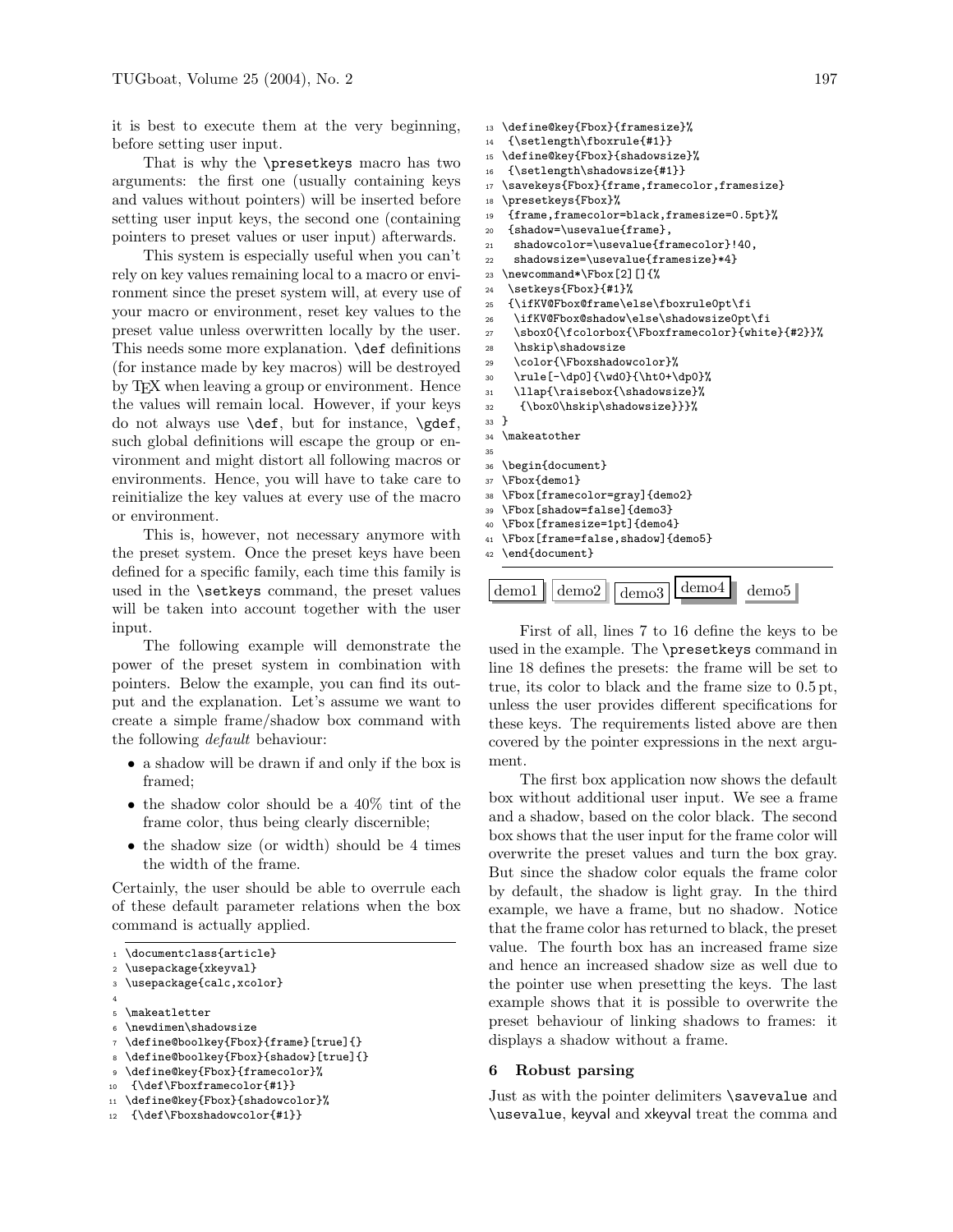the equality sign as delimiters. In the past, this has led to problems. A well known incompatibility exists between the Turkish language version of the babel package and all packages using keyval. Since Turkish babel changes the catcode of the equality sign for shorthand notation, the parsing macros of keyval cannot detect these characters anymore and will generate errors.<sup>4</sup>

xkeyval solves this by sanitizing (i.e. setting the catcode to 12) all characters necessary to parse the input properly. This is done using the macro \@selective@sanitize, which can sanitize one or more different characters in a single run. Moreover, the sanitize group depth can be controlled. xkeyval implements the macro such that only commas and equality signs appearing in the top level of a key value will be sanitized, since that is all that's needed for input parsing. Characters inside groups are left untouched and can hence contain even babel shorthand notation without causing errors:

```
\usepackage[turkish]{babel}
...
```

```
\setkeys{fam}{key={some =text}}
```
In this example, the first  $\epsilon$  is will be sanitized for parsing, whereas the second '=' will remain untouched and thus keeps its original meaning.

#### 7 Redefining macros?

Obviously, redefining existing macros is dangerous in general. Nevertheless, the xkeyval package redefines the two major keyval macros \define@key and \setkeys. The reason is that this avoids any confusion of having several systems running next to each other, doing approximately the same things.

Although xkeyval supports all of the syntax allowed by the original keyval package, we still had to check the packages using keyval before we could make the decision to redefine the macros. Three major issues came up in that process.

First of all, we found that some packages were using keyval internals directly instead of the user interface formed by **\define@key** and **\setkeys**. To avoid any errors of undefined control sequences in these packages, xkeyval loads the keyval internals if keyval hasn't been loaded before.

Secondly, certain packages implemented a creative use of the default value system as has been discussed in the section about the pointer syntax. The solution in xkeyval has also been discussed there.

Finally, we found that the pst-key package was redefining \define@key and \setkeys itself to provide the means of setting PSTricks keys. After discussing this with the PSTricks maintainer Herbert Voß, we agreed that xkeyval would develop a unified approach to keys and values and that the pst-key package would be abandoned. More information on the development related to PSTricks is provided in the final section of this article.

After redefining the necessary macros, xkeyval will make sure that the keyval package cannot be loaded subsequently, in order to avoid again redefining the xkeyval macros. This was the final step necessary in safely redefining the keyval macros and providing a system to which all package authors can convert their package without too much effort.

### 8 The pst-xkey package

An important stream of packages will be using xkeyval in the near future. These are the PSTricks packages [3, 4]; for key and value processing, they currently rely on a combination of private definitions in pstricks.tex and pst-key, the latter being a modification of the keyval package.

Due to the popularity and flexibility of the PSTricks package, several people have contributed extensions to the original distribution. Unfortunately, all PSTricks keys used to have the same form, namely \psset@somekey; thus, PSTricks authors have needed to check all existing packages to be sure not to redefine an existing key.

The PSTricks maintainer Herbert Voß has recognized this problem and soon the work on xkeyval started to provide a way to define and set PSTricks keys via this package. The major advantage would be the possibility for individual package authors to nest their keys in a well chosen family (for instance, the package name) and avoid the need to check other packages for existing keys.

In order to make this possible, \define@key and \setkeys needed to be adjusted so that the standard keyval prefix KV could be changed, for instance to psset. Further, the \psset macro needed to be redefined to use the new **\setkeys** and let this scan all families available. When a PSTricks package is loaded, it adds all families used in the package to a list and this list will be used in \setkeys. Since all separate packages will use different families, reusing key names is not a problem anymore. The redefinition of \psset, along with some other macros necessary to do the job, is available in the pst-xkey package which comes with the xkeyval package.

Due to the vastness of the PSTricks collection of packages, the conversion of all packages to use pst-

<sup>4</sup> See for more information concerning this problem of keyval and babel: http://www.latex-project.org/cgi-bin/ ltxbugs2html?pr=babel/3523